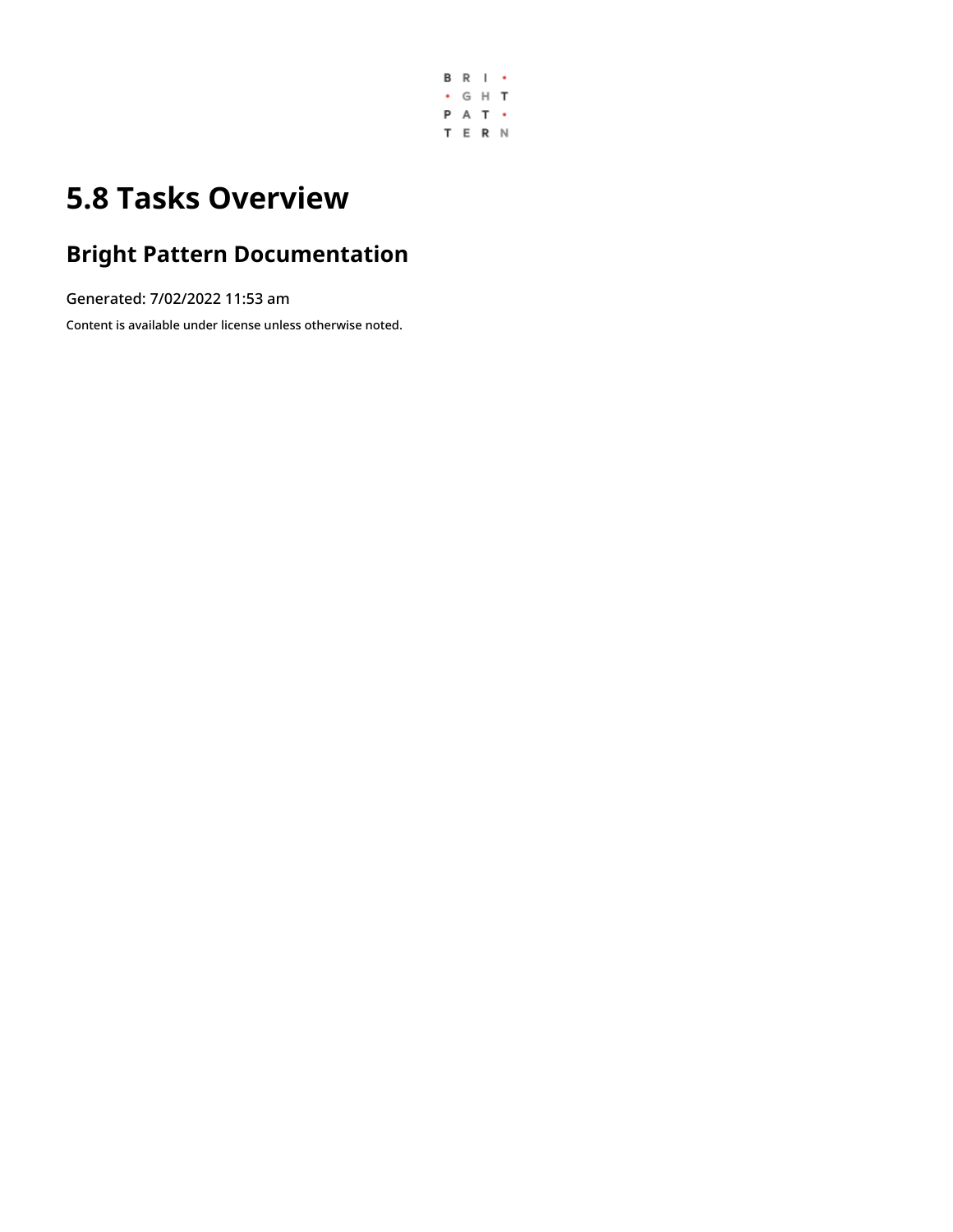# **Table of Contents**

<span id="page-1-0"></span>

| <b>Table of Contents</b>                                                                 | $\mathbf{2}$                         |
|------------------------------------------------------------------------------------------|--------------------------------------|
| <b>Results Tab</b>                                                                       | $\overline{4}$                       |
| Settings                                                                                 | $\overline{4}$                       |
| Periodic Recording Export Jobs                                                           | $\sqrt{5}$                           |
| Name<br>Enabled                                                                          | $\sqrt{5}$<br>$\overline{5}$         |
| Type of content                                                                          | $\bar{\mathbf{6}}$                   |
| Voice signature only                                                                     | $\overline{6}$<br>$\overline{6}$     |
| <b>Dispositions</b><br>Recording completed after                                         | $\overline{6}$                       |
| Daily export time window                                                                 | $\, 6$                               |
| Use exported files for playback in interaction search<br>Recordings files folder FTP URL | $\mathbf 6$<br>$\bar{6}$             |
| Recording file name                                                                      | 7                                    |
| Recording CSV file name<br>Protocol                                                      | $\bar{7}$<br>7                       |
| Username                                                                                 | $\bar{7}$                            |
| Password<br>Test connection                                                              | $\bar{8}$<br>$\bf 8$                 |
| One-time Campaign Results Download                                                       | $\bf 8$                              |
| Lists                                                                                    | $\bf 8$<br>$\bar{8}$                 |
| <b>Dispositions</b><br>Format                                                            | $\bf 8$                              |
| Between                                                                                  | $\overline{9}$<br>$\bar{\mathbf{g}}$ |
| Timezone<br>Compress file                                                                | $\bar{\mathbf{g}}$                   |
| Periodic Export Jobs                                                                     | $\mathsf g$                          |
| Name<br>Enabled                                                                          | 10<br>10                             |
| Lists                                                                                    | $\overline{10}$                      |
| <b>Dispositions</b><br>Format                                                            | $\overline{10}$<br>10                |
| Start date and time                                                                      | 10                                   |
| Export interval<br>FTP URL with file name                                                | 10                                   |
| Protocol                                                                                 | 10<br>10                             |
| FTP username                                                                             | $\overline{10}$                      |
| FTP password<br>Test connection                                                          | 10<br>$\overline{11}$                |
| Periodic Salesforce.com Export Jobs                                                      | $\overline{11}$                      |
| Name<br>Enabled                                                                          | 11<br>$\overline{11}$                |
| Lists                                                                                    | $\overline{11}$                      |
| <b>Dispositions</b>                                                                      | $\overline{12}$                      |
| Format<br>Start date and time                                                            | $\bar{1}\bar{2}$<br>12               |
| Export interval                                                                          | 12                                   |
| Salesforce.com integration account<br>Salesforce.com object                              | $\overline{12}$<br>$\overline{12}$   |
| Map fields                                                                               | $\bar{1}\bar{2}$                     |
| Test by creating object<br><b>Interactions Erasing</b>                                   | 12<br>12                             |
| How to Erase Interaction Content                                                         | 13                                   |
| Scheduled and In-Progress Tasks                                                          | 14                                   |
| Scheduled and In Progress Tasks List View Fields                                         | 14                                   |
| Start time                                                                               | 14                                   |
| <b>Object Name</b>                                                                       | 14                                   |
| <b>Task Name</b>                                                                         | 15                                   |
| Number of Attempts                                                                       | 15                                   |
| <b>State</b>                                                                             | 15                                   |
| Progress                                                                                 | 15                                   |
| Type                                                                                     | 15                                   |
| Step                                                                                     | 15                                   |
| Task Log                                                                                 | $\overline{15}$                      |
| Start time                                                                               | $\overline{15}$                      |
| End time                                                                                 | 16                                   |
| <b>Object Name</b>                                                                       | 16                                   |
| <b>Task Name</b>                                                                         | 16                                   |
| Duration                                                                                 | 16                                   |
| Size (KB)                                                                                | 16                                   |
| Result                                                                                   | 16                                   |
| Error                                                                                    | 16                                   |
| Type                                                                                     | 16                                   |
| Step                                                                                     | 16                                   |
|                                                                                          |                                      |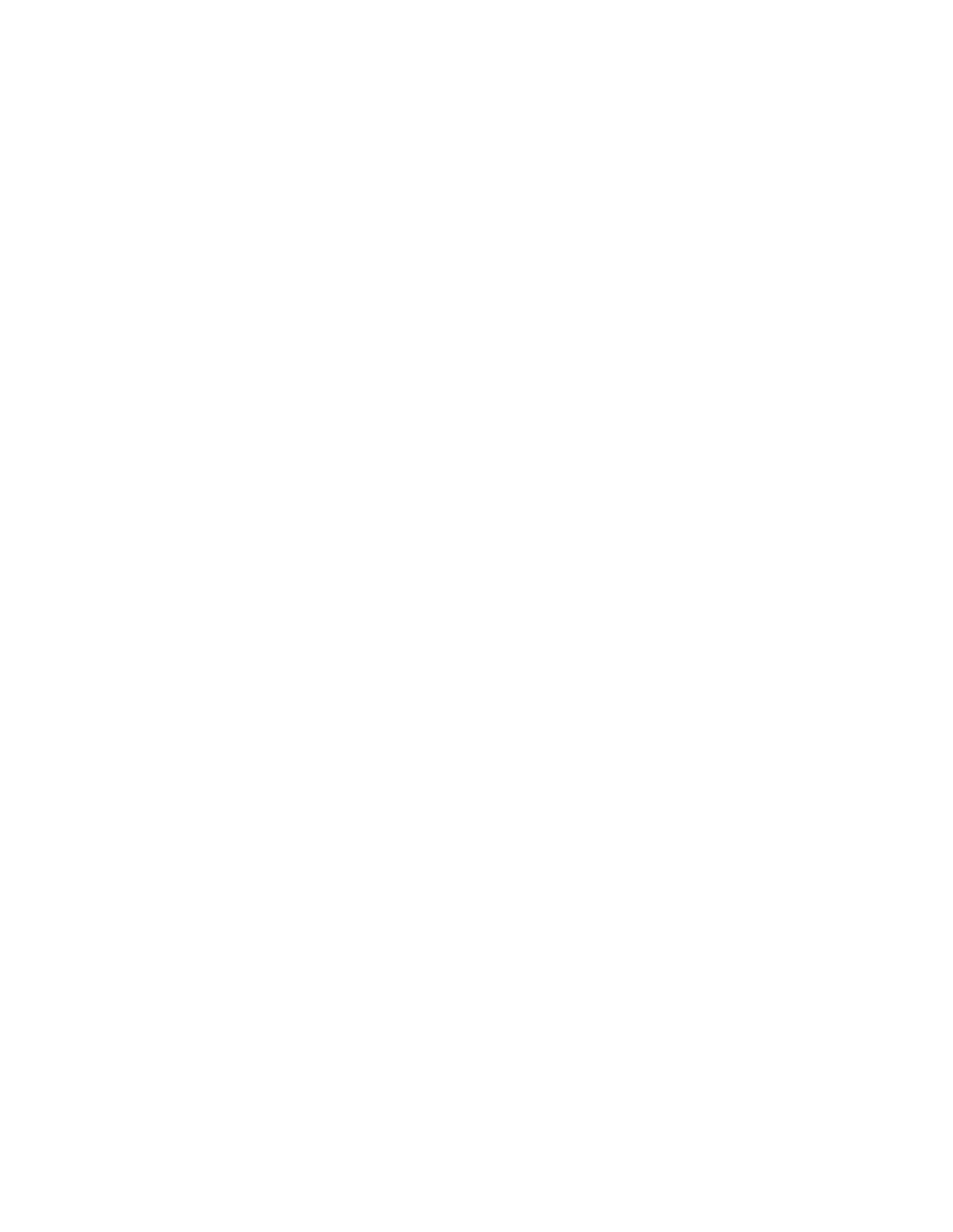# <span id="page-3-0"></span>**Results Tab**

The *Results* tab provides access to settings related to the export of campaign results as well as the export of call recordings for voice services and chat transcripts for chat services.



# Results tab

Campaign results are stored in the calling list database and can be downloaded manually in .CSV format or exported periodically to designated network locations.

Campaign results are archived into .ZIP files when one of the following events occurs:

- The list is deleted from configuration.
- The list is removed from the campaign.
- The list is updated with new content via periodic import with th[eupdate](https://help.brightpattern.com/5.8:Contact-center-administrator-guide/Lists#Manual_List_Update) policy set to *replace list data*.

Archived campaign results are listed in the *[Archive](https://help.brightpattern.com/5.8:Contact-center-administrator-guide/Tasks/Overview/?action=html-localimages-export#topic_contact-center-administrator-guide.2Farchivetab)* tab and are available for manual download only.

Note that campaign results are permanently deleted when the campaign itself is deleted.

Storage of recordings is typically defined by the terms and conditions of your service contract. Expired recordings are deleted automatically.

Before configuring the export of recordings, consider the bandwidth and amount of disk space that may be required to transfer and store all of the exported voice files. As a general guideline, use 5.7 MB per agent per working hour to calculate the necessary disk space. Note that some restrictions may be imposed at the service provider level on the hours during which export may take place (see property *Window*) and bandwidth allocated for the export tasks.

Note that if your audio files and/or chat transcripts are encrypted at the time of recording according to your [encryption](https://help.brightpattern.com/5.8:Contact-center-administrator-guide/Tasks/Overview/?action=html-localimages-export#topic_contact-center-administrator-guide.2Fsecurity.2Fencryptionsettings) settings, they will be decrypted for export.

# <span id="page-3-1"></span>**Settings**

Results tab configuration settings are organized by export type: Periodic Recording Export Jobs, One-time Campaign Results Download, Periodic Export Jobs, and Periodic Salesforce.com Export Jobs. Settings for each type are described as follows.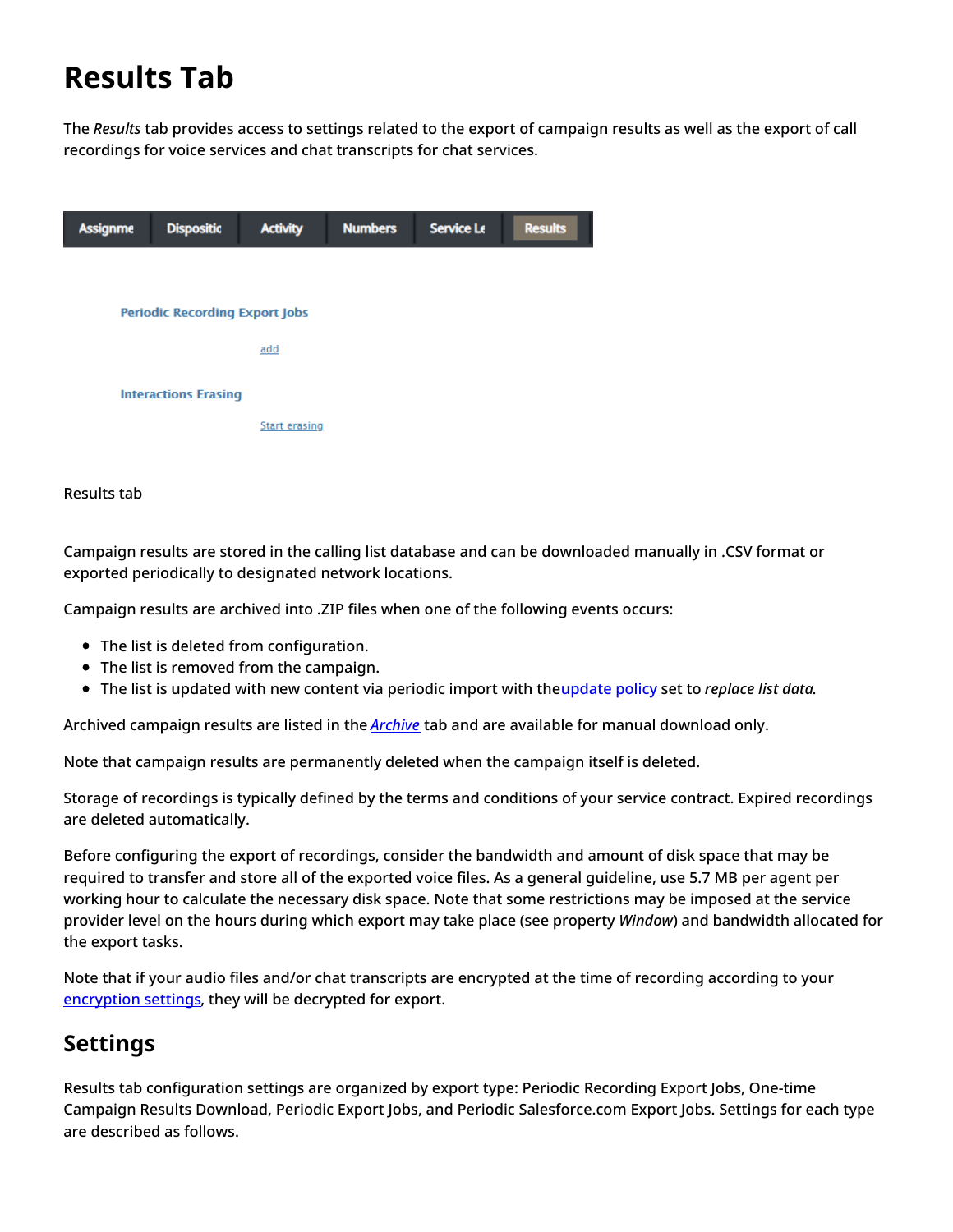# <span id="page-4-0"></span>**Periodic Recording Export Jobs**

*Periodic Recording Export Jobs* allows you to configure multiple export jobs for call recordings of this service or campaign. Each export job can have its own schedule, destination, file name format, and a set of filters. All call recording files are exported as unencrypted .WAV files with GSM encoding.

Click **add** to specify a new periodic export job. The following dialog box will pop up.

Note that if your recordings are encrypted while they are stored in the Bright Pattern platform, they will be unencrypted for export.

| Name:                               | aaa                                                                         |
|-------------------------------------|-----------------------------------------------------------------------------|
| Enabled:                            |                                                                             |
| What to export:                     |                                                                             |
| Type of content                     | © Complete call recordings                                                  |
|                                     | Recordings of agent segments                                                |
| Voice signature only:               | □                                                                           |
| Dispositions:                       | Select all<br>v                                                             |
| Recording completed after:          | 1/24/18 05:51:05 PM (America/Los_Angeles)                                   |
| Destination:                        |                                                                             |
| Protocol                            | $\circ$ FTP                                                                 |
|                                     | ○ SFTP                                                                      |
|                                     | Amazon AWS                                                                  |
| FTP/SFTP Server hostname:           | fff                                                                         |
| Recordings:                         | recordings/\$(callDate)/\$(callHour)/\$(callDate)\$(callTime)_\$(customerPh |
| Upload manifest with list of files: |                                                                             |
|                                     | √ CSV File                                                                  |
|                                     | recordings_details_\$(currentDate)_\$(currentTime).csv                      |
| <b>Authentication</b>               |                                                                             |
| Username:                           | a                                                                           |
| Password:                           | ٠                                                                           |
|                                     |                                                                             |
|                                     | Test connection                                                             |
| Daily export time window            |                                                                             |
|                                     | 11:00 PM - 6:00 AM (America/Los_Angeles)                                    |

### <span id="page-4-1"></span>**Name**

*Name* is the name of this export job. This name will appear in the list of periodic tasks. See section*Tasks* for more information.

#### <span id="page-4-2"></span>**Enabled**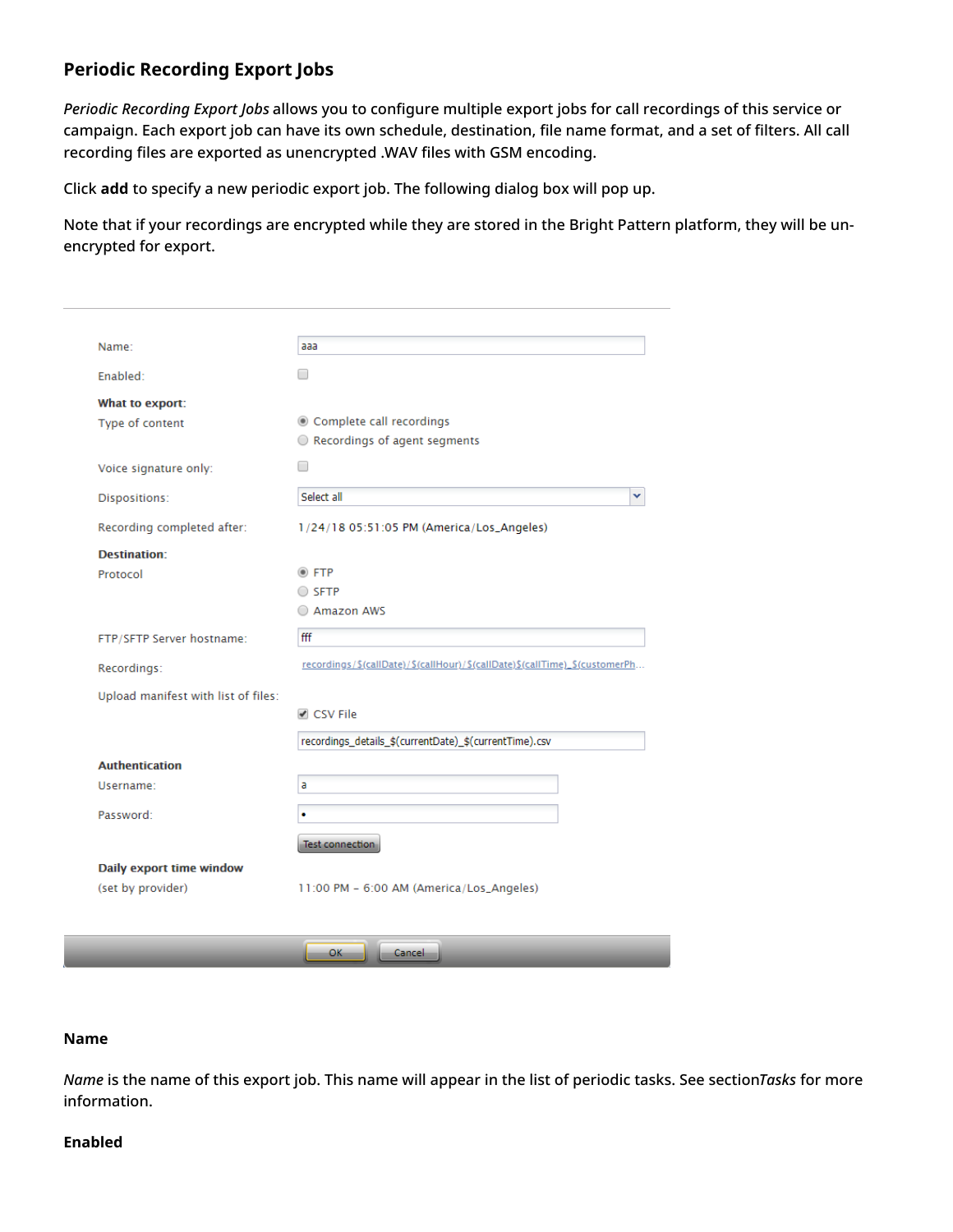Select the *Enabled* checkbox to activate this export job.

# <span id="page-5-0"></span>**Type of content**

This setting allows you to export full call recordings, including call segments when the call is transferred to another agent, or the recordings of agent segments. Select either **Complete call recordings** or **Recordings of agent segments**.

Note that when the type of content to export is set to**Complete Call Recordings**, the recording file name will include the name of the first agent who handled the call; when the type of content to export is set to **Recordings of agent segments**, the recording file name will include the name of the last agent to handle the call.

# <span id="page-5-1"></span>**Voice signature only**

Select the *Voice signature only* checkbox if the operation shall export only recordings that contain voice [signatures](https://help.brightpattern.com/5.8:Contact-center-administrator-guide/Tasks/Overview/?action=html-localimages-export#topic_contact-center-administrator-guide.2Fpropertiestab). The first agent on the call will be labeled.

# <span id="page-5-2"></span>**Dispositions**

Using *Dispositions*, export recordings of calls that were dispositioned in a specific way, and select the corresponding [disposition\(s\)](https://help.brightpattern.com/5.8:Contact-center-administrator-guide/Tasks/Overview/?action=html-localimages-export#topic_contact-center-administrator-guide.2Fdispositionstab). To export recordings for all calls regardless of their dispositions, select**All**.

For outbound services, note that recordings for some of the unsuccessful call attempts may not be available unless the *Record CPA phase of call [attempts](https://help.brightpattern.com/5.8:Contact-center-administrator-guide/Tasks/Overview/?action=html-localimages-export#topic_contact-center-administrator-guide.2Foutbound-general)* option is selected for the given campaign.

# <span id="page-5-3"></span>**Recording completed after**

The *Recording completed after* setting allows you to specify the start time and date from which the recordings will be exported. Upon completion of the initial and each subsequent task export task, this parameter will be updated automatically to show the date and time of the last [export](https://help.brightpattern.com/5.8:Contact-center-administrator-guide/Tasks/Overview/?action=html-localimages-export#topic_contact-center-administrator-guide.2Fscheduledandin-progresstasks)ed recording. The next export task will begin with the chronological next recording that satisfies the selection criteria (i.e., service, disposition, etc.).

# <span id="page-5-4"></span>**Daily export time window**

*Daily export time window* is the time window during which export of recordings will take place. This parameter is specified at the service provider level and will appear as read-only.

# <span id="page-5-5"></span>**Use exported files for playback in interaction search**

When checked, enables the use of Amazon S3 recordings for playback in interaction records even after your contact center's configured retention interval has passed. If multiple exports are made of the same recordings to different S3 locations and all exports have this option enabled, the recordings will be played back from the location of the last export.

Note: Playback in interaction records will work as long as detailed records in the historical database are preserved and S3 recordings are kept.

This setting only appears when the Amazon AWS protocol is selected as the export method (see section*Protocol* below).

# <span id="page-5-6"></span>**Recordings files folder FTP URL**

*Recordings files folder FTP URL* is where one specifies the FTP site folder where the recordings should be exported.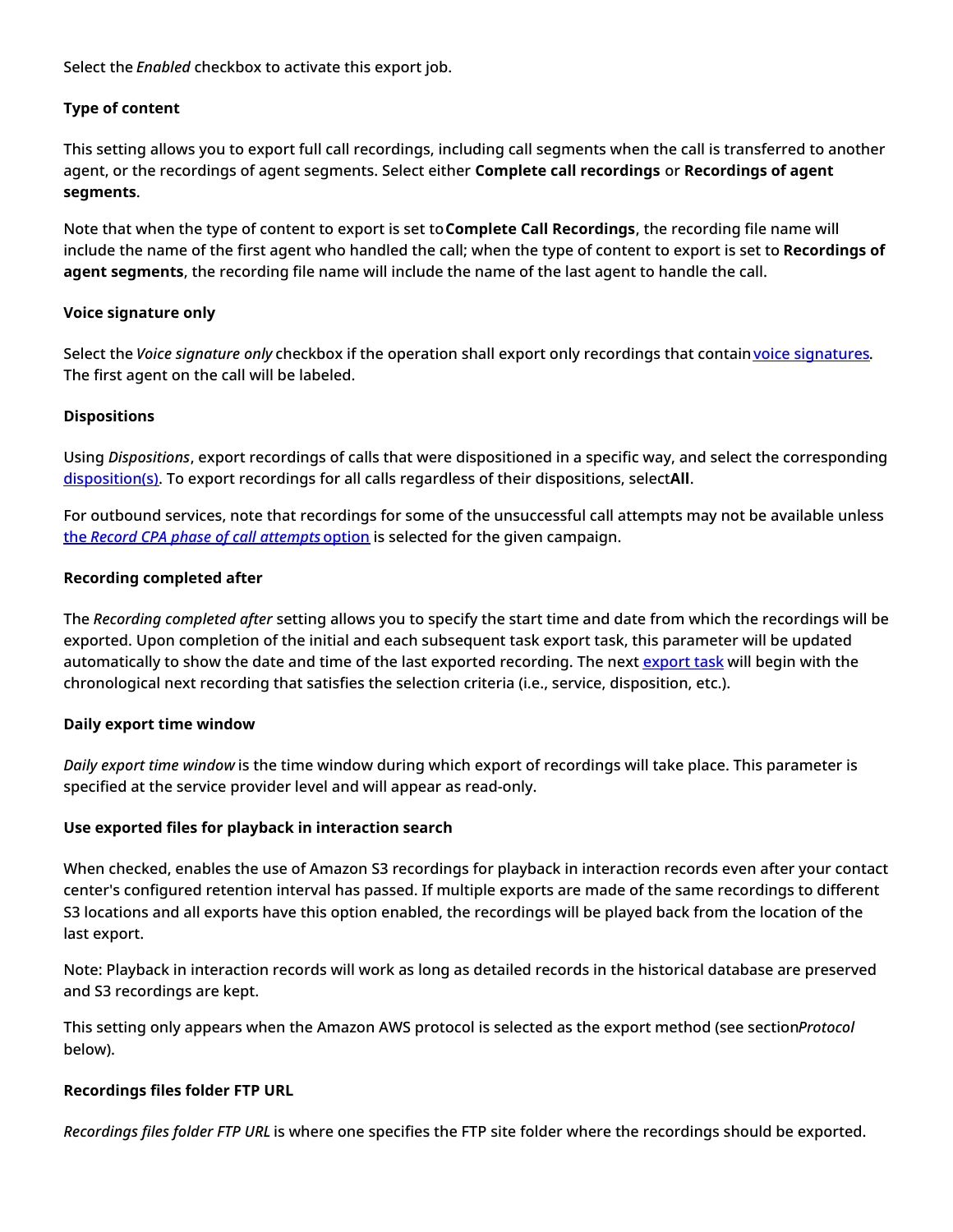# <span id="page-6-0"></span>**Recording file name**

*Recording file name* is the specified format of the recording file name and subfolder structure. By default, at the designated network location, exported files are arranged in folders titled *recordings/[date]/[hour]* corresponding to the date and the hours when the calls started. The default recording file name consists of the call start date/time, phone number of the call party opposite to the agent, [username](https://help.brightpattern.com/5.8:Contact-center-administrator-guide/Tasks/Overview/?action=html-localimages-export#topic_contact-center-administrator-guide.2Fusers) of the last agent to handle this call, and a global unique identifier generated by the system for this recording.

To modify the file name and/or folder structure, click the current format. The current format will appear in an editable field. You can delete any of the current file name components or insert new ones. To add a new component to the current format, set the cursor to the desired place in the file name, click the **Insert placeholder** button, and select the desired component from the drop-down menu.

A file name example corresponding to the currently selected format will be displayed under the editable field.

# <span id="page-6-1"></span>**Recording CSV file name**

*Recording CSV file name* is the specified format of the name.

For each instance of a periodic recordings export, the system also generates a data file. The file is exported to the same network location in the CSV format and contains details of the corresponding calls, which may facilitate searches for specific recordings once they have been exported out of the system. For more information about the **content** of this file, see section [Recordings](https://help.brightpattern.com/5.8:Contact-center-administrator-guide/Tasks/Overview/?action=html-localimages-export#topic_reporting-reference-guide.2Frecordingsdetailsformat) Details Format of the *ServicePattern Reporting Reference Guide*.

The default data file name is *recordings\_details* for voice and *transcripts\_details* for chat with the date and time of export added to it (e.g., *recordings\_details\_\$(currentDate)\_\$(currentTime).csv*). **Note**: The following variables may be included in the file name:

- \$(currentDate)
- \$(currentTime)
- \$(periodEndDate)

If you modify the name of the file to include*\$(periodEndDate)*, note that it is the timestamp of the last interaction in the exported batch (e.g., *recordings\_details\_\$(periodEndDate)*). If there were no interactions in the given export period, the value of *\$(periodEndDate)* will coincide with the end of the export interval itself. If you use this variable in the file name, note that if there are days when your contact center is closed, the names of the data files produced for that day and the following (working) day may have the same date and differ by the time component only.

# <span id="page-6-2"></span>**Protocol**

*Protocol* specifies the export method. In all three methods, if the recordings are stored [encrypted](https://help.brightpattern.com/5.8:Contact-center-administrator-guide/Tasks/Overview/?action=html-localimages-export#topic_contact-center-administrator-guide.2Fencryption), they will be unencrypted for export.

Note that export to AWS must be explicitly enabled by your service provider and configured [viaIntegration](https://help.brightpattern.com/5.8:Contact-center-administrator-guide/IntegrationAccounts#Amazon_AWS_Integration) Accounts. For all three methods, the exported recordings will continue to be stored and available for playback via Bright Pattern for the recordings storage time agreed upon with your service provider. After the recordings have been deleted from the local storage:

- Recordings exported via FTP/SFTP will no longer be accessible via Bright Pattern.
- Recordings exported to Amazon AWS will continue to be accessible via Bright Pattern on demand for the detailed records storage time agreed upon with your service provider.

# <span id="page-6-3"></span>**Username**

*Username* is the specified FTP username.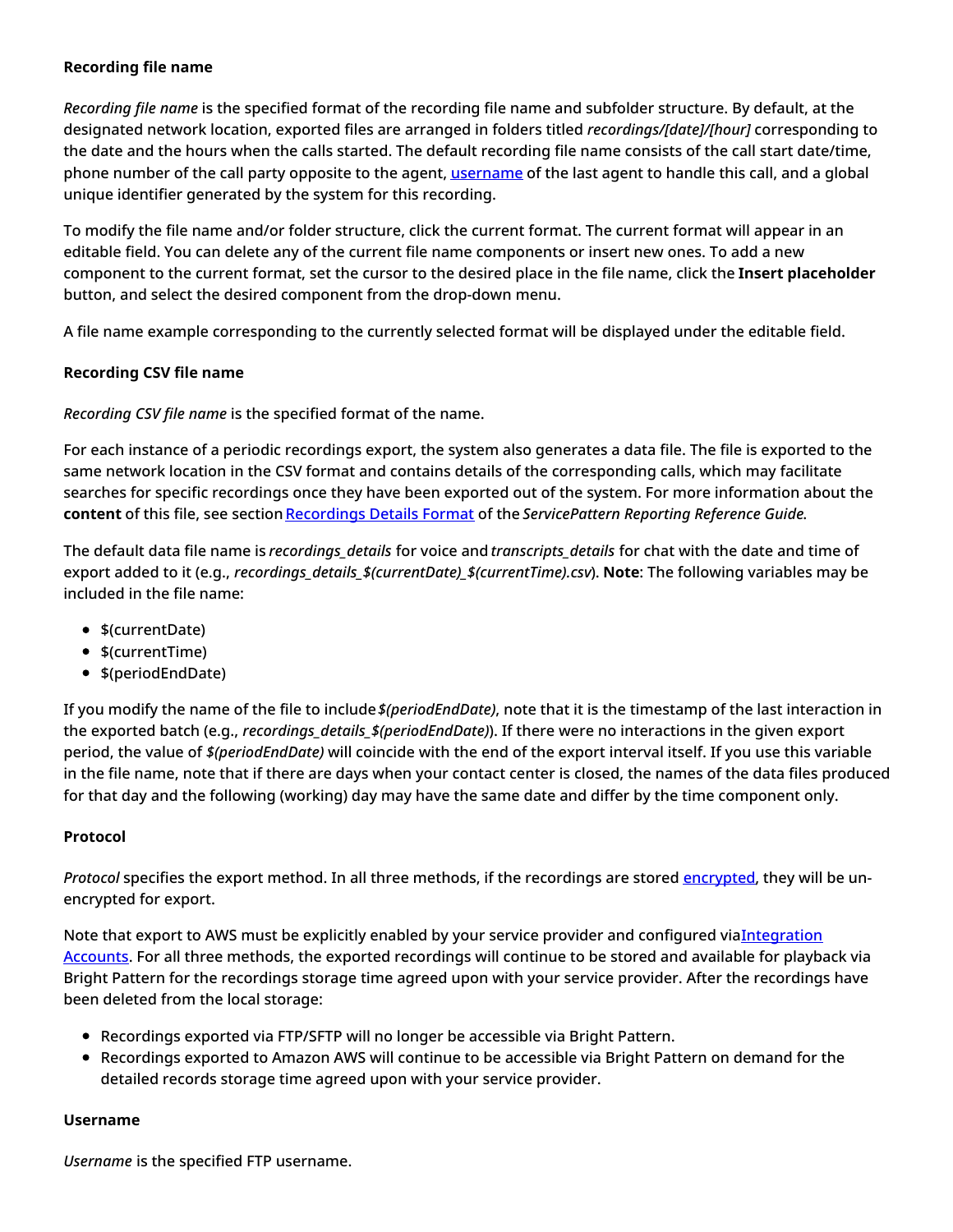## <span id="page-7-0"></span>**Password**

*Password* is the specified FTP password.

## <span id="page-7-1"></span>**Test connection**

The *Test connection* button is used to test the FTP connection with the supplied credentials.

# <span id="page-7-2"></span>**One-time Campaign Results Download**

This setting allows you to download campaign results locally in the .CSV format. To download, click the**Download now** button, specify the download settings, and click **Export**. The following dialog box will pop up.

| Export Campaign Results |                                                           |  |
|-------------------------|-----------------------------------------------------------|--|
|                         |                                                           |  |
| What to export:         |                                                           |  |
| Lists:                  | v<br><b>Test List</b>                                     |  |
| Dispositions:           | All<br>v                                                  |  |
| Format:                 | Simple (records only)                                     |  |
|                         | detailed (records and all attempts)<br>0                  |  |
|                         | detailed (only call attempts performed in timeframe)<br>0 |  |
| Between:                | MM/DD/YY<br>MM/DD/YY<br>and<br>₽<br>h:mm a<br>의<br>h:mm a |  |
| Timezone                | v<br>America/Los_Angeles                                  |  |
| Compress file:          | enable                                                    |  |
|                         |                                                           |  |
|                         |                                                           |  |
|                         | Export<br>Cancel                                          |  |
|                         | powered by Bright Pattern                                 |  |

#### <span id="page-7-3"></span>**Lists**

Select the [lists](https://help.brightpattern.com/5.8:Contact-center-administrator-guide/Tasks/Overview/?action=html-localimages-export#topic_contact-center-administrator-guide.2Fliststab) whose records the downloaded file should contain.

#### <span id="page-7-4"></span>**Dispositions**

If you would like to download records that were dispositioned in a specific way, select the corresponding [disposition\(s\)](https://help.brightpattern.com/5.8:Contact-center-administrator-guide/Tasks/Overview/?action=html-localimages-export#topic_contact-center-administrator-guide.2Fdispositionstab) here. To download results for all records regardless of their dispositions, select**All**.

#### <span id="page-7-5"></span>**Format**

*Format* is where you indicate whether the downloaded file shall contain only the last result for each completed record (**simple**), or whether it should include results of all dialing attempts (**detailed**).

For detailed results, specify whether the downloaded list shall contain all call attempts for the records that were completed within the requested time frame or only the call attempts that were actually made within that time frame.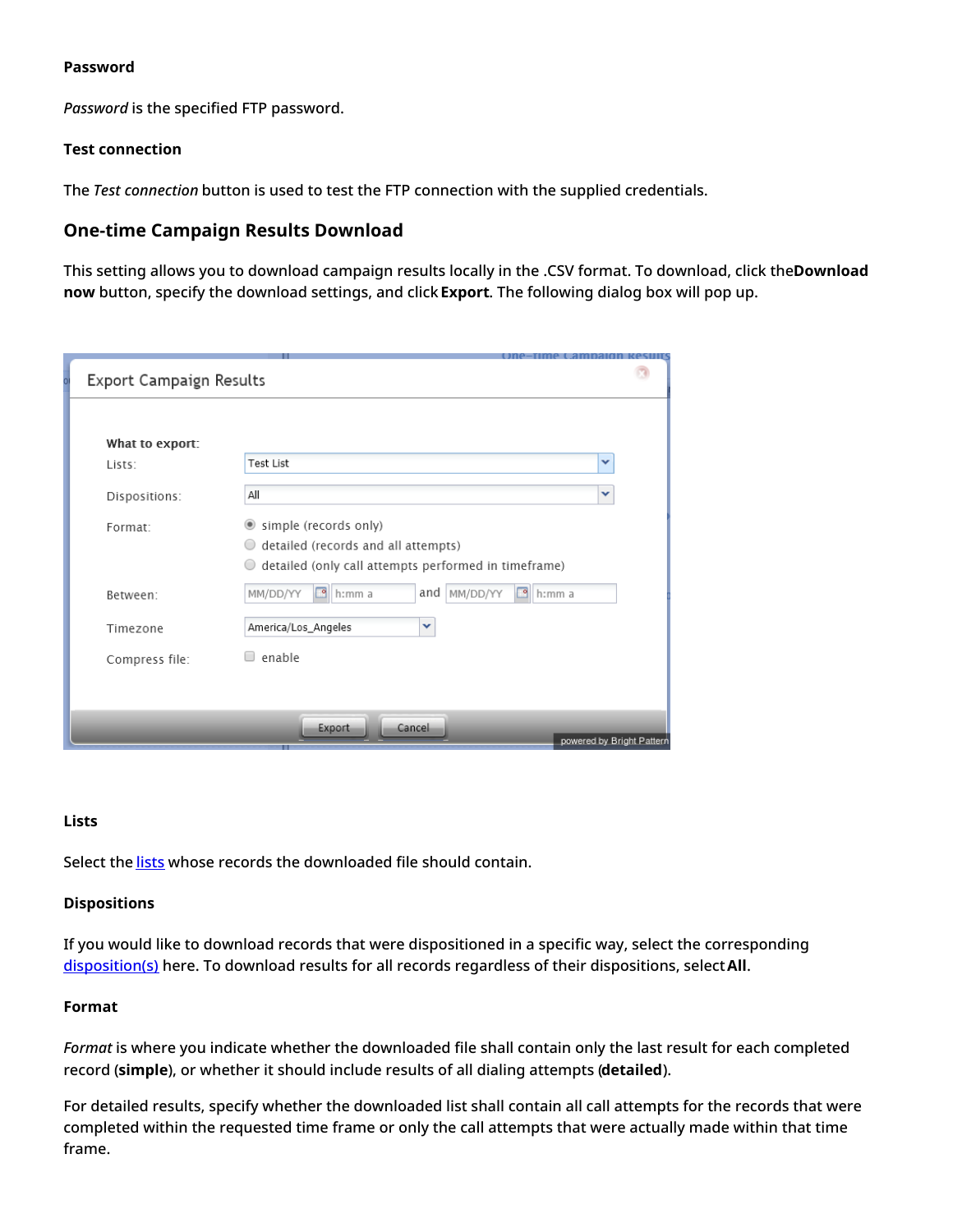For specification of campaign result formats, see sections [SimpleFormat](https://help.brightpattern.com/5.8:Contact-center-administrator-guide/Tasks/Overview/?action=html-localimages-export#topic_reporting-reference-guide.2Fsimpleformat) and [Detailed](https://help.brightpattern.com/5.8:Contact-center-administrator-guide/Tasks/Overview/?action=html-localimages-export#topic_reporting-reference-guide.2Fdetailedformat) Format of the *Reporting Reference Guide*.

### <span id="page-8-0"></span>**Between**

By default, the downloaded file will contain all records since the last download. Use the*Between* setting to limit the download to contain only information about the records that were closed within a specific time interval.

## <span id="page-8-1"></span>**Timezone**

Set the *timezone* for the records to be exported.

## <span id="page-8-2"></span>**Compress file**

Selecting the *Compress file* checkbox will download results in a .ZIP file.

# <span id="page-8-3"></span>**Periodic Export Jobs**

*Periodic Export Jobs* allows you to configure multiple jobs for automated export of campaign results via FTP in the .CSV format. Each export job can have its own schedule, destination, and set of filters. Click **add** to specify a new periodic export job. The following dialog box will pop up. Fields shown in red are required fields.

| <b>Edit Export Parameters</b>                      |                                                           |   |
|----------------------------------------------------|-----------------------------------------------------------|---|
|                                                    |                                                           |   |
| Name:                                              |                                                           |   |
| Enabled:                                           | □                                                         |   |
| What to export:                                    |                                                           |   |
| Lists:                                             |                                                           | v |
| Dispositions:                                      |                                                           | v |
| Format:                                            | Simple (records only)                                     |   |
|                                                    | $\circ$ detailed (records and all attempts)               |   |
|                                                    | detailed (only call attempts performed in timeframe)<br>0 |   |
| Period:                                            |                                                           |   |
| Start date and time:                               | MM/DD/YY<br>⊡<br>America/Los_Angeles<br>$h:mm$ a          | v |
| Export interval:                                   | v<br><b>Hours</b>                                         |   |
| Destination:                                       |                                                           |   |
| FTP URL with file name:                            |                                                           |   |
| Protocol                                           | $\circ$ FTP $\circ$ SFTP                                  |   |
| FTP username:                                      |                                                           |   |
| FTP password:                                      |                                                           |   |
|                                                    | <b>Test connection</b>                                    |   |
| Date and time will be appended to file name in URL |                                                           |   |

| $\sim$<br>Cancel<br>UN | powered by Bright Pattern |
|------------------------|---------------------------|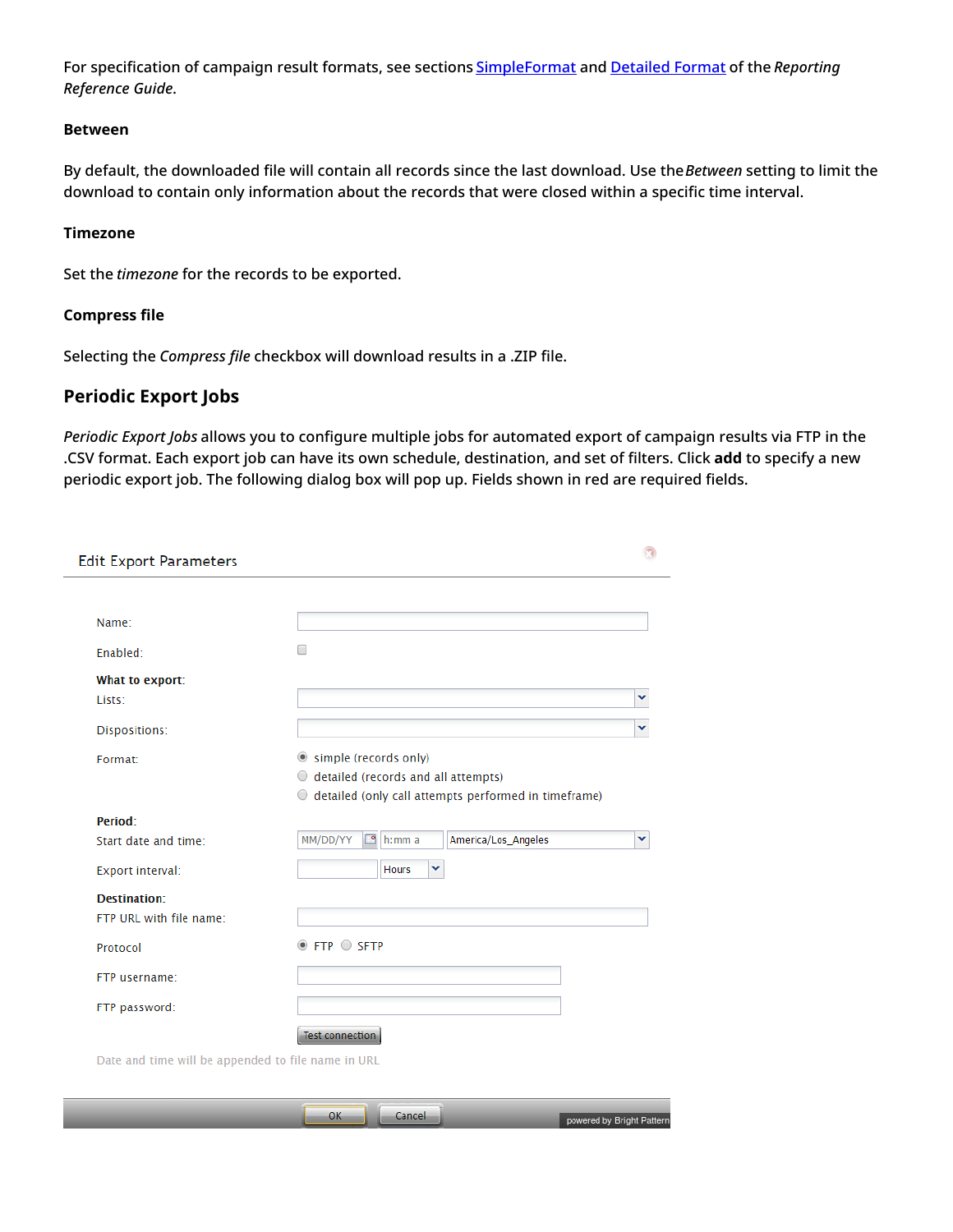#### <span id="page-9-0"></span>**Name**

*Name* is the name of this export job. This name will appear in thelist of [periodic](https://help.brightpattern.com/5.8:Contact-center-administrator-guide/Tasks/Overview/?action=html-localimages-export#topic_contact-center-administrator-guide.2Fscheduledandin-progresstasks) tasks.

### <span id="page-9-1"></span>**Enabled**

Selecting the *Enabled* checkbox will activate this export job.

## <span id="page-9-2"></span>**Lists**

Select the *lists* whose records the exported results should contain.

## <span id="page-9-3"></span>**Dispositions**

If you would like to export records that were dispositioned in a specific way, select the corresponding [disposition\(s\)](https://help.brightpattern.com/5.8:Contact-center-administrator-guide/Tasks/Overview/?action=html-localimages-export#topic_contact-center-administrator-guide.2Fdispositionstab) here. To export results for all records regardless of their dispositions, select **All**.

## <span id="page-9-4"></span>**Format**

*Format* is the specified format of the exported file. Indicate whether the exported file should contain only the last result for each completed record (**simple**), or whether it should include the results of all dialing attempts (**detailed**).

For detailed results, specify whether the exported list should contain all call attempts for the records that were completed within the requested time frame or only the call attempts that were actually made within that time frame.

For specification of campaign result formats, see sections [SimpleFormat](https://help.brightpattern.com/5.8:Contact-center-administrator-guide/Tasks/Overview/?action=html-localimages-export#topic_reporting-reference-guide.2Fsimpleformat) and [Detailed](https://help.brightpattern.com/5.8:Contact-center-administrator-guide/Tasks/Overview/?action=html-localimages-export#topic_reporting-reference-guide.2Fdetailedformat) Format of the *Reporting Reference Guide*.

# <span id="page-9-5"></span>**Start date and time**

This is the specified start date and time of the periodic export.

# <span id="page-9-6"></span>**Export interval**

*Export interval* is the specified frequency for the results to be exported. The minimum update period is

- 1 hour for the **simple** and **detailed** (records and all call attempts) export options
- 15 minutes for the **detailed** (only call attempts performed in timeframe) export option

#### <span id="page-9-7"></span>**FTP URL with file name**

*FTP URL with file name*is the specified FTP site and the name of the file to which the results should be exported. The date and time of export will be automatically appended to the file name for each export instance.

### <span id="page-9-8"></span>**Protocol**

*Protocol* is the specified transfer protocol (FTP or SFTP).

# <span id="page-9-9"></span>**FTP username**

*FTP username* is the specified FTP username.

#### <span id="page-9-10"></span>**FTP password**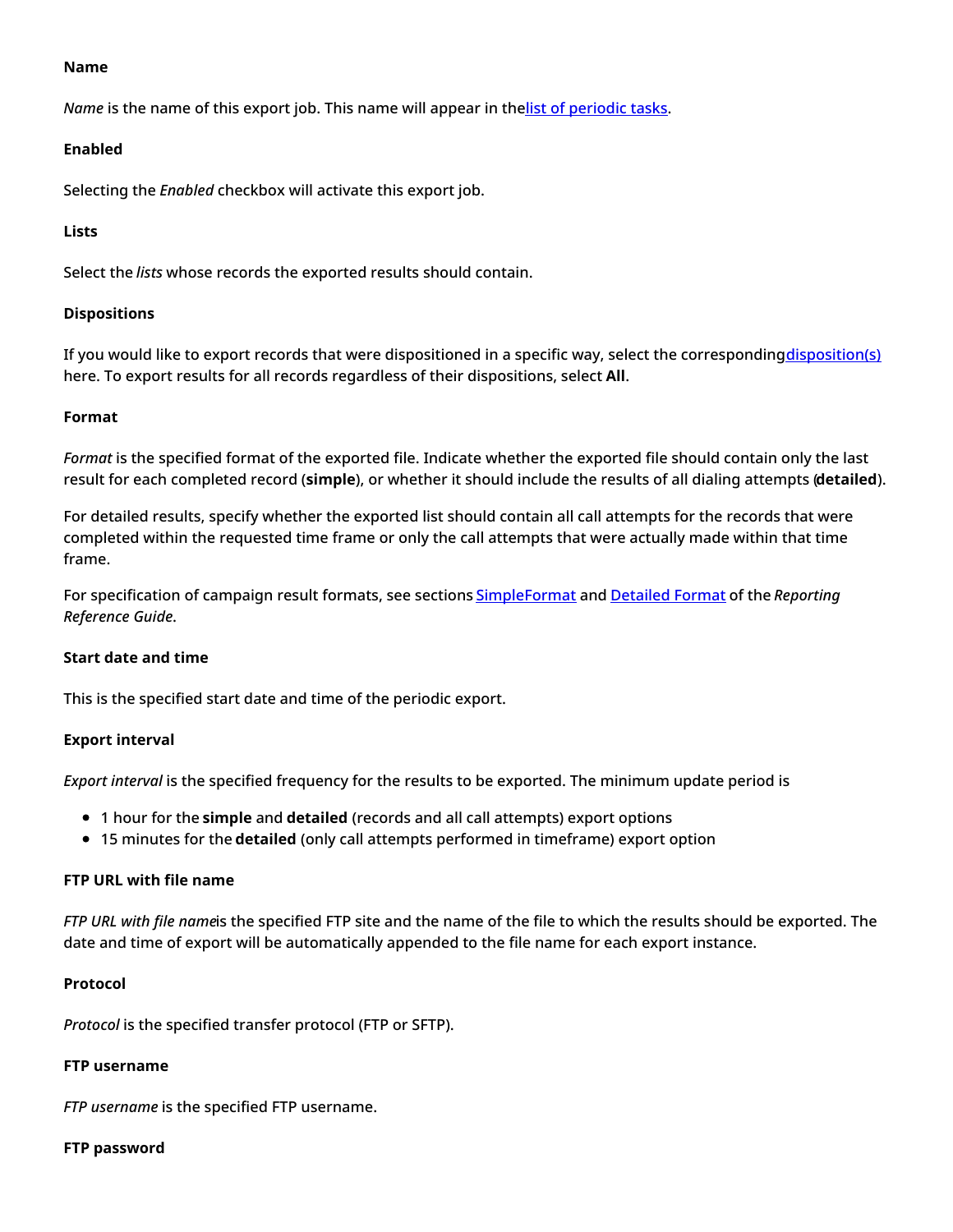*FTP password* is the specified FTP password.

## <span id="page-10-0"></span>**Test connection**

The *Test connection* button is used to test the FTP connection with the supplied credentials.

# <span id="page-10-1"></span>**Periodic Salesforce.com Export Jobs**

*Periodic Salesforce.com Export Jobs* allows you to configure multiple export jobs for automated creation of [Salesforce.com](https://help.brightpattern.com/5.8:Contact-center-administrator-guide/Tasks/Overview/?action=html-localimages-export#topic_sfdc-integration-guide.2Fimportingcallinglistsandexportingcampaignresults) objects according to the campaign results. For more information, see section Importing Calling Lists and Exporting Campaign Results of the *Salesforce.com Integration Guide*.

Each export job can have its own schedule, destination, and a set of filters. Click**add** to specify a new periodic export job. The following dialog box will pop up. Fields shown in red are required fields.

| Edit Salesforce.com Export Parameters  |                                                  |                           |
|----------------------------------------|--------------------------------------------------|---------------------------|
|                                        |                                                  |                           |
| Name:                                  |                                                  |                           |
| Enabled:                               |                                                  |                           |
| What to export:                        |                                                  |                           |
| Lists:                                 |                                                  |                           |
| Dispositions:                          |                                                  |                           |
| Format:                                | Simple (records only)                            |                           |
|                                        | detailed (records and all attempts)<br>0         |                           |
| Period:                                |                                                  |                           |
| Export data created after::            | MM/DD/YY<br>◚<br>America/Los_Angeles<br>$h:mm$ a | v                         |
| Export interval:                       | v<br><b>Hours</b>                                |                           |
| Destination:                           |                                                  |                           |
| Salesforce.com integration<br>account: | v                                                |                           |
| Salesforce.com object:                 |                                                  |                           |
|                                        | Test by creating object<br>Map fields            |                           |
|                                        |                                                  |                           |
|                                        | <b>OK</b><br>Cancel                              | powered by Bright Pattern |

#### <span id="page-10-2"></span>**Name**

*Name* is the name of this export job. This name will appear in thelist of [periodic](https://help.brightpattern.com/5.8:Contact-center-administrator-guide/Tasks/Overview/?action=html-localimages-export#topic_contact-center-administrator-guide.2Fscheduledandin-progresstasks) tasks.

# <span id="page-10-3"></span>**Enabled**

When selected, the *Enabled* checkbox will activate this export job.

#### <span id="page-10-4"></span>**Lists**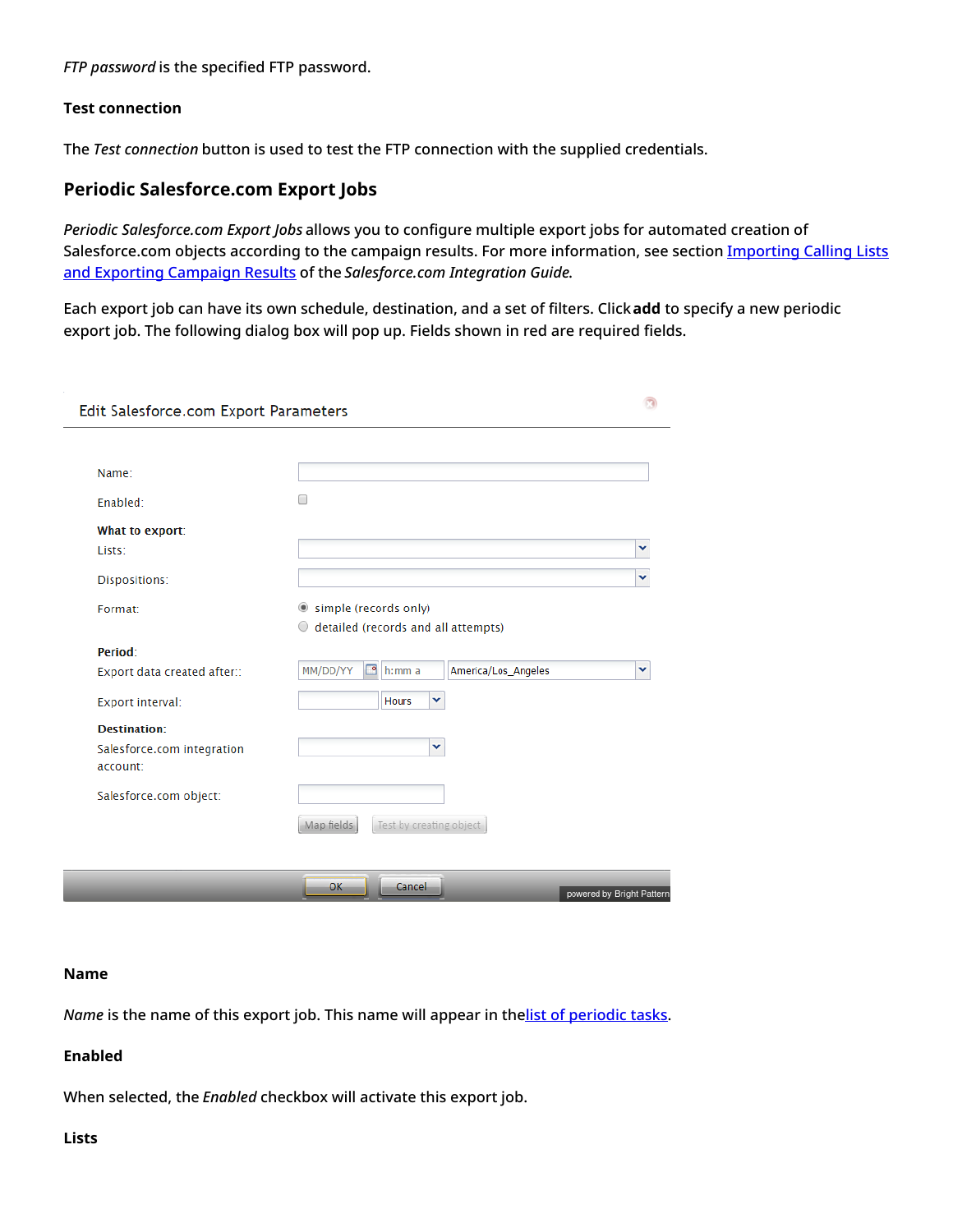Select the *lists* whose records the exported results shall contain.

## <span id="page-11-0"></span>**Dispositions**

If you would like to export records that were dispositioned in a specific way, select the corresponding[disposition\(s\)](https://help.brightpattern.com/5.8:Contact-center-administrator-guide/Tasks/Overview/?action=html-localimages-export#topic_contact-center-administrator-guide.2Fdispositionstab) here. To export results for all records regardless of their dispositions, select **All**.

### <span id="page-11-1"></span>**Format**

*Format* is the specified format of the exported file. Indicate whether the exported file shall contain only the last result for each completed record (**simple**), or whether it should include results of all dialing attempts (**detailed**).

For specification of campaign result formats, see sections [SimpleFormat](https://help.brightpattern.com/5.8:Contact-center-administrator-guide/Tasks/Overview/?action=html-localimages-export#topic_reporting-reference-guide.2Fsimpleformat) and Documentation:ServicePattern:reporting-reference-guide:DetailedFormat|Detailed Format]] of the *Reporting Reference Guide*.

## <span id="page-11-2"></span>**Start date and time**

This is the specified *start date and time* of the periodic export.

## <span id="page-11-3"></span>**Export interval**

*Export interval* is the specified frequency for the results to be exported. The minimum interval is 15 minutes.

## <span id="page-11-4"></span>**Salesforce.com integration account**

*Salesforce.com integration account* is the [integration](https://help.brightpattern.com/5.8:Contact-center-administrator-guide/Tasks/Overview/?action=html-localimages-export#topic_contact-center-administrator-guide.2Fintegrationaccounts) account that will be used to access the Salesforce.com records to be updated.

#### <span id="page-11-5"></span>**Salesforce.com object**

This is the *Salesforce.com object* that will be updated using the results of this campaign.

#### <span id="page-11-6"></span>**Map fields**

Use the *Map fields* button to map Bright Pattern Contact Center campaign result fields to the properties of the specified Salesforce.com object.

For specification of campaign result formats, see sections [SimpleFormat](https://help.brightpattern.com/5.8:Contact-center-administrator-guide/Tasks/Overview/?action=html-localimages-export#topic_reporting-reference-guide.2Fsimpleformat) and [Detailed](https://help.brightpattern.com/5.8:Contact-center-administrator-guide/Tasks/Overview/?action=html-localimages-export#topic_reporting-reference-guide.2Fdetailedformat) Format of the *Reporting Reference Guide*.

# <span id="page-11-7"></span>**Test by creating object**

Click this button to create a test *Salesforce.com object* according to the mapping you specified using the*Map fields* button. Check your Salesforce.com application to make sure the object has been created.

# <span id="page-11-8"></span>**Interactions Erasing**

To support compliance with various regulations related to data ownership and privacy, such as GDPR, Bright Pattern allows for the manual erasure of data that is stored in interaction records for voice recordings, voice recording transcripts, chat transcripts, email messages, screen recordings, and other such interaction content.

The ability to remove sensitive data from interaction records is enabled for users with the Security Administration [privilege](https://help.brightpattern.com/5.8:Contact-center-administrator-guide/Privileges#Can_edit_and_erase_interaction_records) "Can edit and erase interaction records."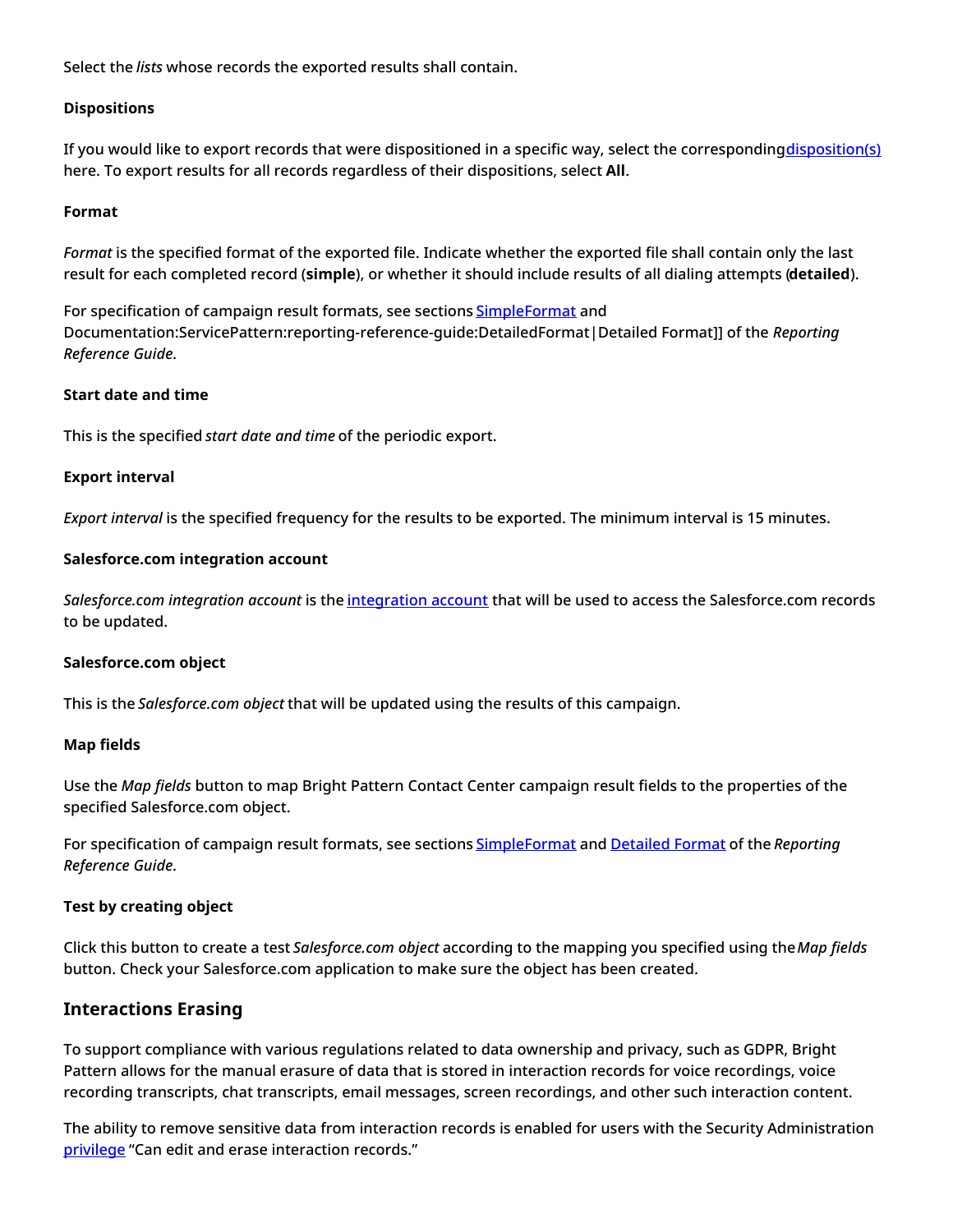System administrators with the privilege to edit and erase interaction records can erase content for specific services and campaigns by using the *Interactions Erasing* feature in the *Services & Campaigns* Results tab. Note that to erase any content, you must provide a reason.

## <span id="page-12-0"></span>**How to Erase Interaction Content**

- 1. Go to *Services & Campaigns* and select the desired service or campaign from the list.
- 2. Click the **Results** tab and click **Start erasing**.



Results > Interactions erasing

3. The *Erase interaction* dialog will appear.

| <b>Erase interaction</b>                                                                                            |  |
|---------------------------------------------------------------------------------------------------------------------|--|
| <b>Items to erase</b><br>● Voice recording<br>Transcript of voice recording<br>Screen recording<br><b>From date</b> |  |
| ₽<br>3:20 PM<br>PST8PDT<br>11/15/18<br>v                                                                            |  |
| <b>To date</b>                                                                                                      |  |
| ₽<br>3:20 PM<br>11/15/18                                                                                            |  |
| <b>Reason</b>                                                                                                       |  |
| "No consent" records                                                                                                |  |
|                                                                                                                     |  |
|                                                                                                                     |  |
|                                                                                                                     |  |
| Cancel<br>Erase                                                                                                     |  |

Erase interaction dialog

4. Select the *items to erase*, choosing from the following options: Voice recording, Transcript of voice recording,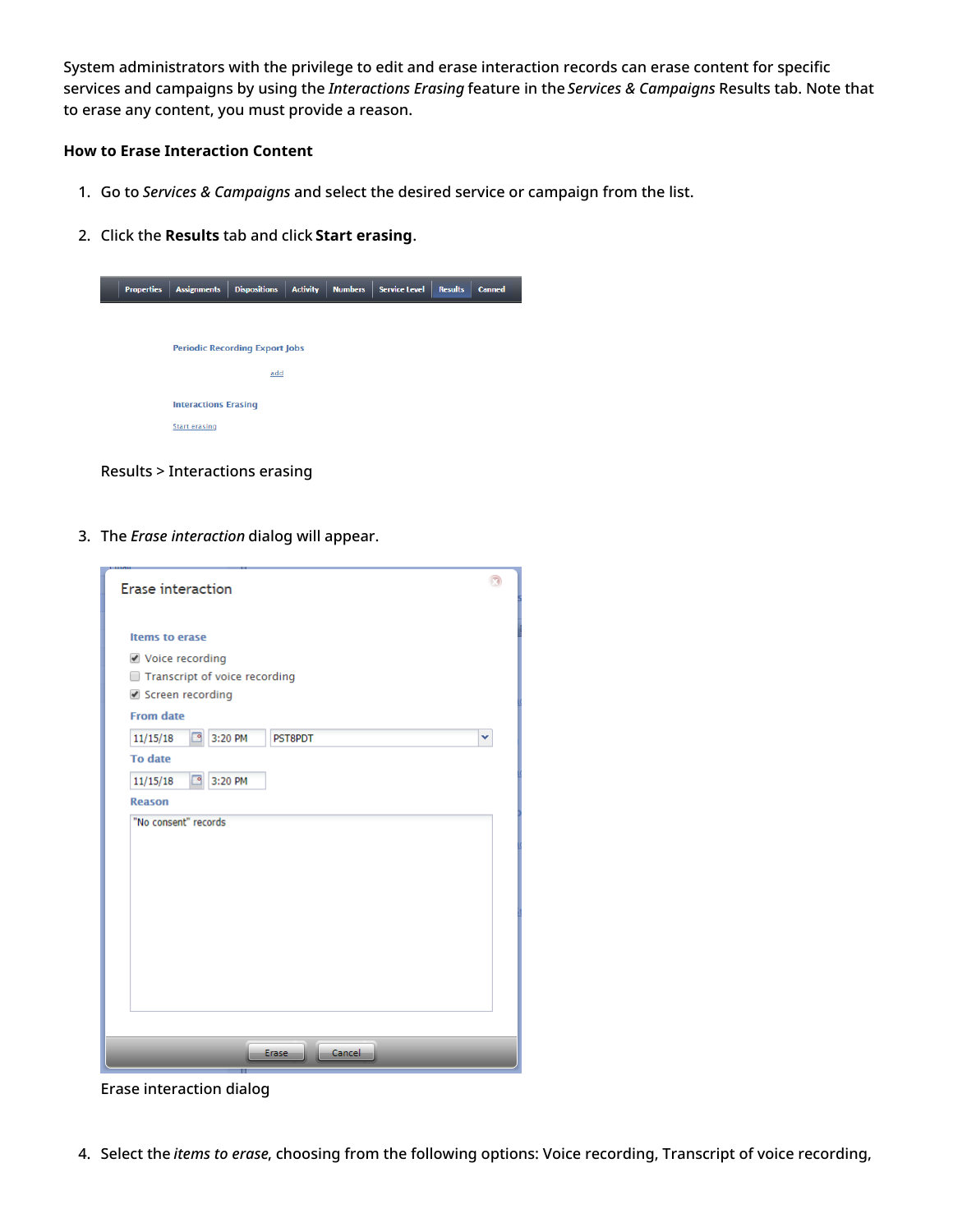Chat transcript, Email message, and Screen recording.

- 5. In the *From date* field, specify the date of the interaction to be erased.
- 6. In the *Reason* field, document the reason for erasing the content. Note that this field is mandatory.
- 7. Click **Erase**.
- 8. A warning dialog will inform you that *The requested operation will irrevocably destroy the [recording/transcript/message body] of selected interaction(s)*. To proceed, click **Erase**.

| mtaractione Lraein                                                                                                  |
|---------------------------------------------------------------------------------------------------------------------|
| Erase interaction                                                                                                   |
| The requested operation will irrevocably destroy the [recording/transcript/message body] of selected interaction(s) |
| Cancel<br>Erase                                                                                                     |

A warning message appears

The erase action will be recorded in your contact center's audit log.

# <span id="page-13-0"></span>**Scheduled and In-Progress Tasks**

The Tasks view provides a convenient way to see all automated contact center tasks that may have been scheduled for periodic execution, such as periodic report generation or automatic start and stop of outbound campaigns. The tasks whose execution has ended appear in the task log.

To view the tasks that have been scheduled for execution and the ones that are currently being executed, select the *Scheduled and In-progress Tasks* option from the *Tasks* menu. The scheduled and progress tasks will appear in the list view in the upper portion of the screen. Depending on the type of the selected task, you may be able to see and edit task information and request an immediate execution of this task.

# <span id="page-13-1"></span>**Scheduled and In Progress Tasks List View Fields**

The fields for the *Scheduled and In Progress Tasks* list view have the following meanings.

# <span id="page-13-2"></span>**Start time**

*Start time* is the date and time when the next execution of the given task is scheduled to take place.

# <span id="page-13-3"></span>**Object Name**

*Object Name* is the name of the object for which this task is executed. For example, for a task of the*Campaign trigger* type, this field shows the name of the campaign.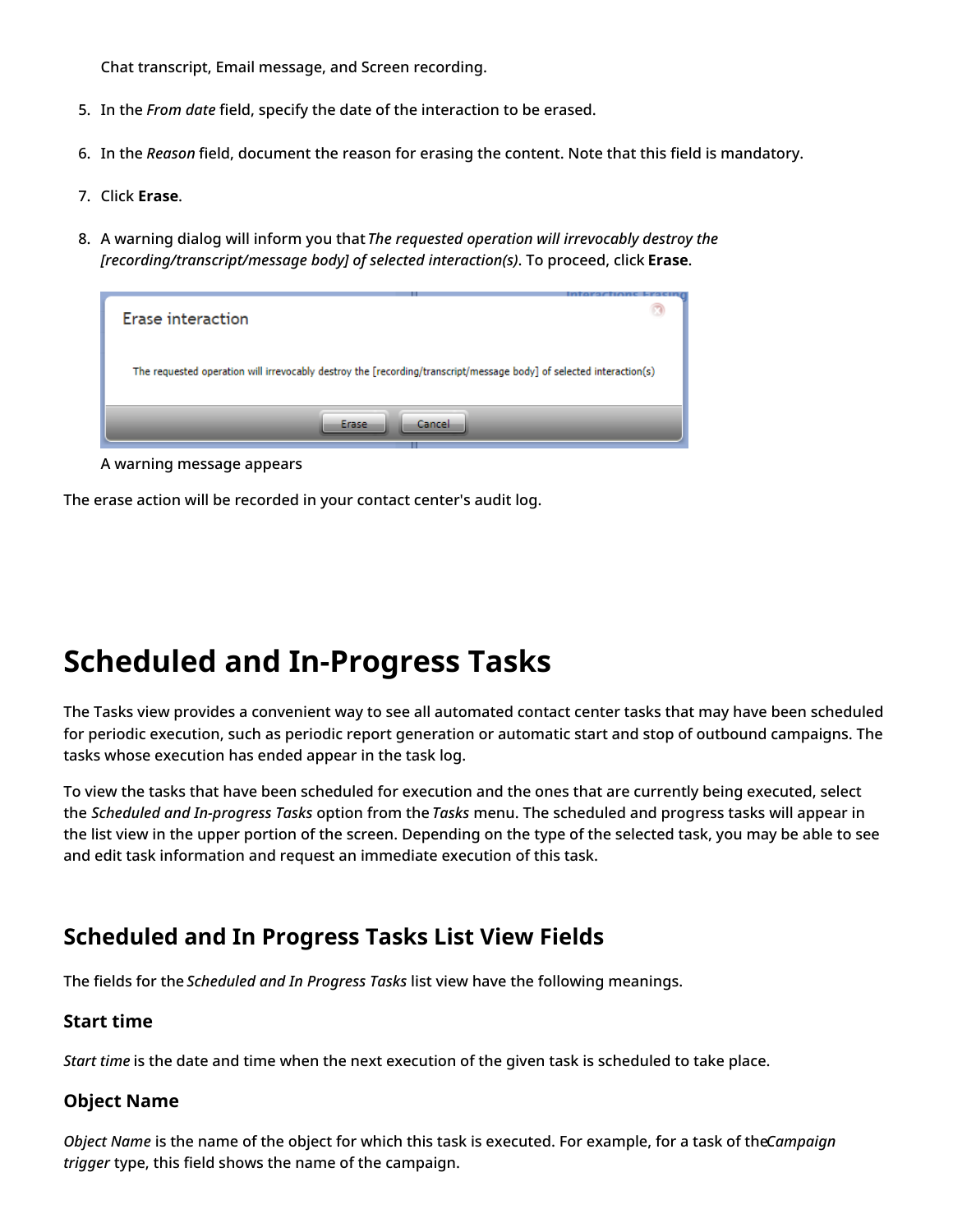# <span id="page-14-0"></span>**Task Name**

*Task Name* is the name of the task being executed.

# <span id="page-14-1"></span>**Number of Attempts**

This value is the number of execution attempts.

# <span id="page-14-2"></span>**State**

*State* is the current state of this task, scheduled or in progress.

# <span id="page-14-3"></span>**Progress**

For the tasks that are in progress, *Progress* displays the overall progress of the task execution.

# <span id="page-14-4"></span>**Type**

This is the *type* of task, which can be one of the following:

- **Report execution: Periodic report generation and distribution. For more [information,](https://help.brightpattern.com/5.8:Contact-center-administrator-guide/Tasks/Overview/?action=html-localimages-export#topic_contact-center-administrator-guide.2Fscheduledreports) see section <b>Scheduled** Reports.
- *Campaign trigger*: Automatic start and stop of an outbound campaign. For more information, see section [Outbound](https://help.brightpattern.com/5.8:Contact-center-administrator-guide/Tasks/Overview/?action=html-localimages-export#topic_contact-center-administrator-guide.2Foutbound-general) - General.
- *Campaign results export*: Periodic export of results of an outbound campaign. For more information, see section Services and [Campaigns](https://help.brightpattern.com/5.8:Contact-center-administrator-guide/Tasks/Overview/?action=html-localimages-export#topic_contact-center-administrator-guide.2Fresultstab) - Results Tab.
- **Calling list import: Periodic import of a calling list. For more information, see section [Lists](https://help.brightpattern.com/5.8:Contact-center-administrator-guide/Tasks/Overview/?action=html-localimages-export#topic_contact-center-administrator-guide.2Flists).**
- *Import exclusions by account*: Periodic import of a Do Not Call list of the*Record Exclusion* type. For more information, see section Do Not Call [Lists](https://help.brightpattern.com/5.8:Contact-center-administrator-guide/Tasks/Overview/?action=html-localimages-export#topic_contact-center-administrator-guide.2Fdonotcalllists).

# <span id="page-14-5"></span>**Step**

*Step* refers to the task step that will be executed at the time specified in*Start Time*. This parameter may be helpful, for example, for the tasks of the *Campaign trigger* type, since it shows whether the campaign will be started or stopped at the specified time.

# <span id="page-14-6"></span>**Task Log**

To view the task log, select the *Task Log* option from the *Tasks* menu. The results of scheduled task execution appear in the log in the chronological order. Note that you can reverse the order by clicking on the *Start Time* column title, or you can use a different field for sorting.

The fields for the Task Log are shown in columns, and they can be sorted according to state. Task Log fields have the following meanings.

# <span id="page-14-7"></span>**Start time**

*Start time* refers to the date and time when execution of the given task started.